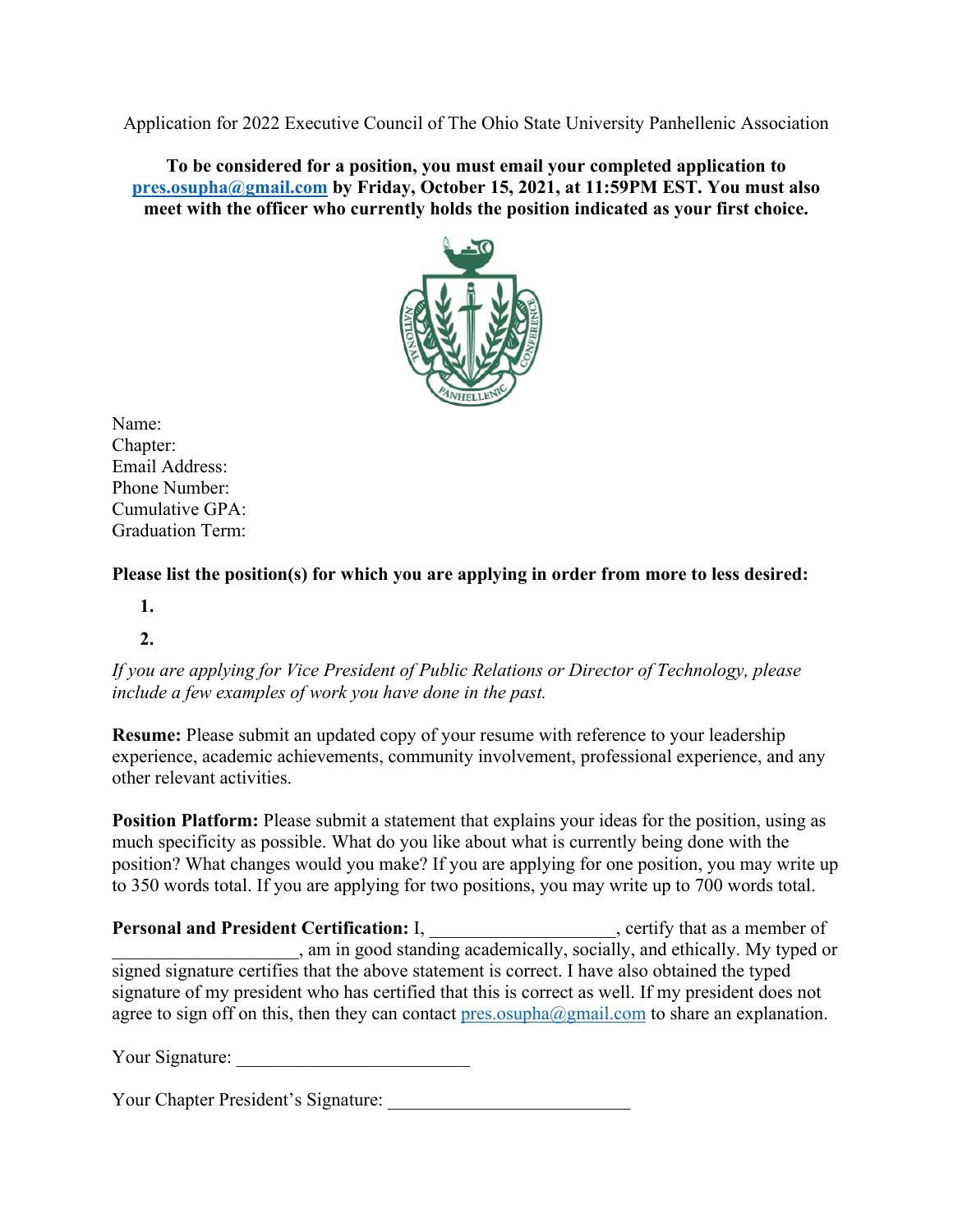## Selection Timeline

| October 2021               |                                        |         |           |                |                           |                |
|----------------------------|----------------------------------------|---------|-----------|----------------|---------------------------|----------------|
| Sunday                     | Monday                                 | Tuesday | Wednesday | Thursday       | Friday                    | Saturday       |
|                            |                                        |         |           |                | $\mathbf{1}$              | $\overline{2}$ |
| $\overline{3}$             | $\overline{4}$                         | 5       | 6         | $\overline{7}$ | 8                         | 9              |
| 10                         | 11                                     | 12      | 13        | 14             | 15<br>Applications<br>due | 16             |
| 17                         | 18                                     | 19      | 20        | 21             | 22                        | 23             |
| 24<br>Interviews           | 25<br><b>Interviews</b><br>(if needed) | 26      | 27        | 28             | 29                        | 30             |
| 31<br>Decisions<br>shared* |                                        |         |           |                |                           |                |

\*If you are selected for the slate, then you will receive a phone call from PHA. You will then have two hours to accept or decline your offer.

| November 2021  |              |                |                        |                |        |          |
|----------------|--------------|----------------|------------------------|----------------|--------|----------|
| Sunday         | Monday       | Tuesday        | Wednesday              | Thursday       | Friday | Saturday |
|                | $\mathbf{I}$ | $\overline{2}$ | 3<br>Present<br>slate  | $\overline{4}$ | 5      | 6        |
| $\overline{7}$ | 8            | 9              | 10                     | 11             | 12     | 13       |
| 14             | 15           | 16             | 17<br>Vote on<br>slate | 18             | 19     | 20       |
| 21             | 22           | 23             | 24                     | 25             | 26     | 27       |
| 28             | 29           | 30             | 31                     |                |        |          |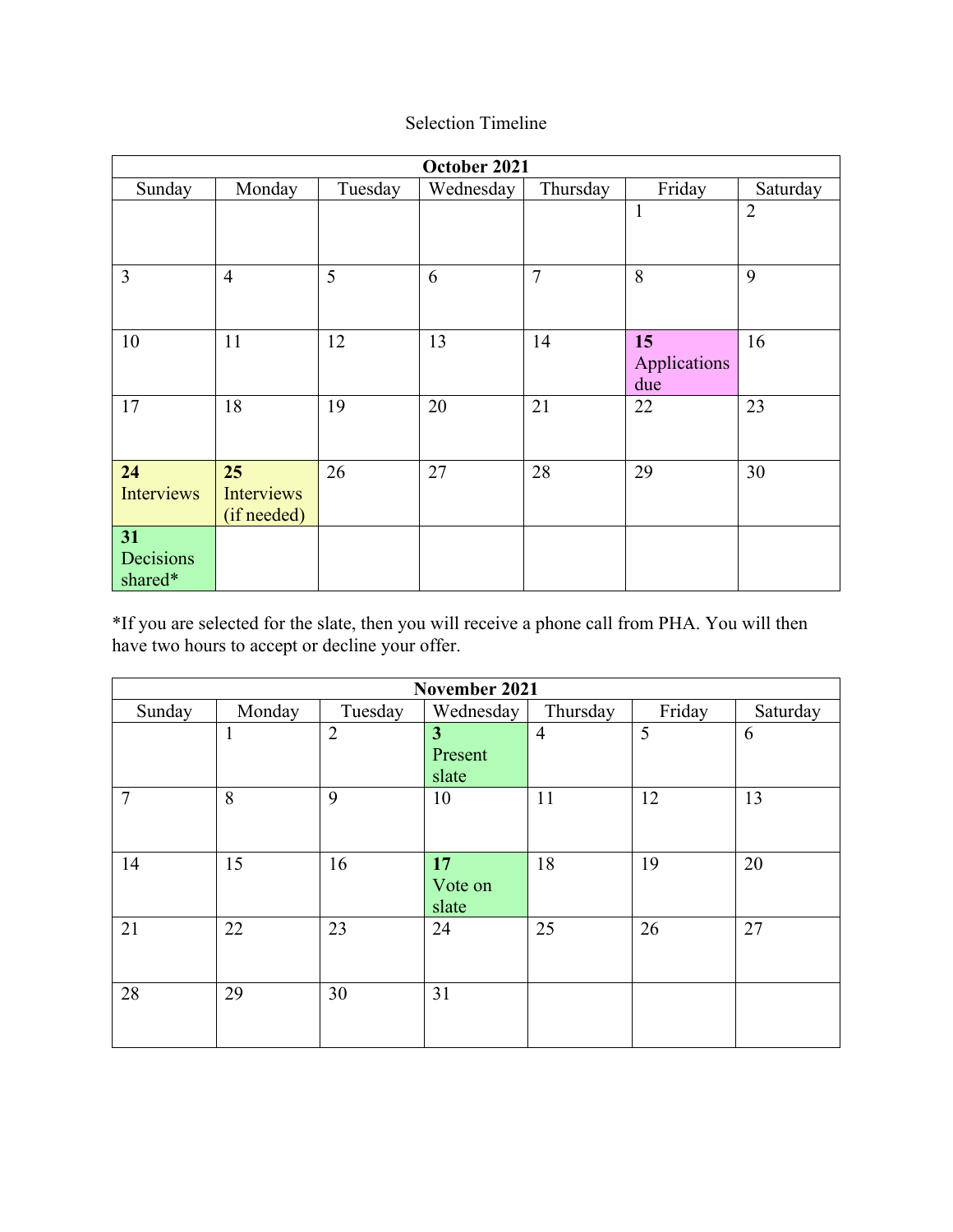Please note the following information:

- o You must be able to attend weekly Executive Council meetings on Wednesdays from 7:00-8:00PM to hold a position.
- o President must be able to attend biweekly Panhellenic Council meetings on Wednesdays from 6:00-7:00PM. Vice Presidents are highly encouraged to attend these meetings, too.
- o You will be a member of PHA's Recruitment Team for Primary Recruitment 2022, Informal Recruitment 2022, and Primary Recruitment 2023 if you are selected for any of the following positions: President, Vice President of Judicial Affairs, Vice President of Outreach & Inclusion, Director of Outreach & Inclusion, Vice President of Recruitment & Retention, Director of Recruitment Logistics, and Director of Technology.

Please complete the following items for your application:

- $\Box$  Information sheet (first page of this document)
	- o Submit as "Last Name\_First Name\_Information"
- Resume
	- o Submit as "Last Name\_First Name\_Resume"
- $\Box$  Position platform
	- o Submit as "Last Name\_First Name\_Platform"
- $\Box$  One-on-one meeting with current officer holding your first-choice position
	- o Reach out to them via email to schedule a meeting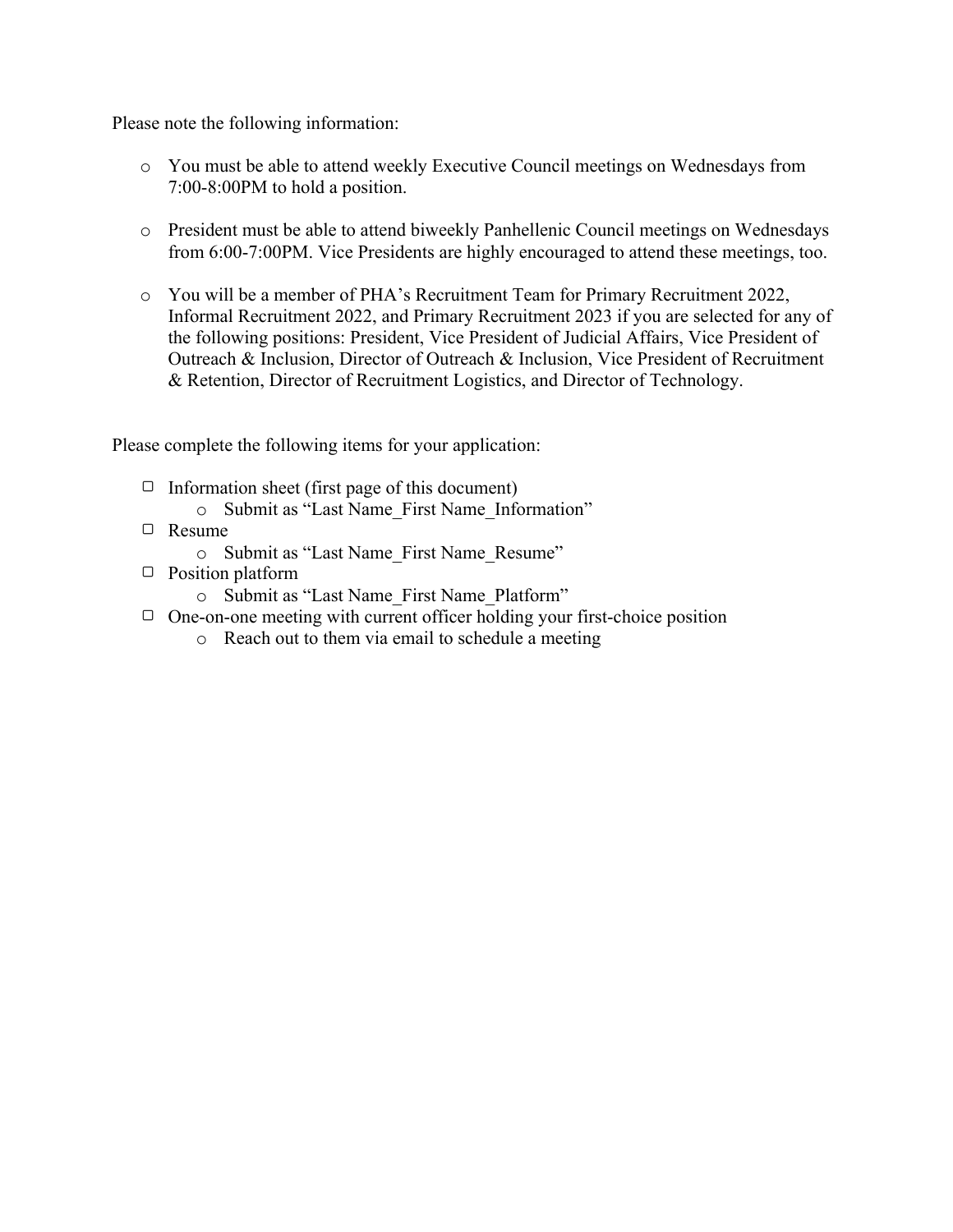## Executive Council Position Information

| Position                                                                                                                                                                                                                                                                                                                                                                                                                                                                                                                                                                                                                                                                                                                                                                                                                                                                                                                              | Current Officer | <b>Contact Information</b>                                                                                                                                                                                                                                                                                                                                                               |
|---------------------------------------------------------------------------------------------------------------------------------------------------------------------------------------------------------------------------------------------------------------------------------------------------------------------------------------------------------------------------------------------------------------------------------------------------------------------------------------------------------------------------------------------------------------------------------------------------------------------------------------------------------------------------------------------------------------------------------------------------------------------------------------------------------------------------------------------------------------------------------------------------------------------------------------|-----------------|------------------------------------------------------------------------------------------------------------------------------------------------------------------------------------------------------------------------------------------------------------------------------------------------------------------------------------------------------------------------------------------|
| President $(20-25 \text{ hr/wk})$                                                                                                                                                                                                                                                                                                                                                                                                                                                                                                                                                                                                                                                                                                                                                                                                                                                                                                     | Avery Oberfield | pres.osupha@gmail.com                                                                                                                                                                                                                                                                                                                                                                    |
| Roles and Responsibilities                                                                                                                                                                                                                                                                                                                                                                                                                                                                                                                                                                                                                                                                                                                                                                                                                                                                                                            |                 | Qualifications and Traits                                                                                                                                                                                                                                                                                                                                                                |
| Acts as primary representative and face of PHA<br>Presides at all meetings of the Panhellenic Council (18<br>$\bullet$<br>Delegates) and Executive Council (17-25 Officers)<br>Facilitates and leads weekly Executive Council meetings,<br>$\bullet$<br>biweekly Panhellenic Council meetings, quarterly chapter<br>president meetings, and as-scheduled council president<br>roundtables<br>Oversees Vice Presidents, Directors, and all programming<br>٠<br>efforts<br>Meets weekly with PHA Advisor<br>٠<br>Creates vision for goals of the council, as well as<br>٠<br>engaging ways to follow through with initiatives<br>Assists in updates of governing documents<br>٠<br>Completes annual NPC reports in May-June and<br>٠<br>communicates regularly with NPC Area Advisor<br>Works with peer student leaders around campus<br>$\bullet$<br>Plans council retreat and bonding experiences<br>Serves on PHA's Recruitment Team |                 | Ability to connect and<br>relate to different<br>personalities<br>Ability to have difficult<br>$\bullet$<br>conversations with peers<br>Ability to manage others<br>$\bullet$<br>Compassionate<br>$\bullet$<br>Creative problem solving<br>High energy and<br>passionate<br>Priority for diversity,<br>equity, and inclusion<br>Public speaking<br>Strategic planning<br>Time management |
| Position                                                                                                                                                                                                                                                                                                                                                                                                                                                                                                                                                                                                                                                                                                                                                                                                                                                                                                                              | Current Officer | <b>Contact Information</b>                                                                                                                                                                                                                                                                                                                                                               |
| Vice President of Finance &<br>Katrina Hadley<br>Administration (2-5 hr/wk)                                                                                                                                                                                                                                                                                                                                                                                                                                                                                                                                                                                                                                                                                                                                                                                                                                                           |                 | vpfin.osupha@gmail.com                                                                                                                                                                                                                                                                                                                                                                   |
| Roles and Responsibilities                                                                                                                                                                                                                                                                                                                                                                                                                                                                                                                                                                                                                                                                                                                                                                                                                                                                                                            |                 | Qualifications and Traits                                                                                                                                                                                                                                                                                                                                                                |
| Creates minutes of all meetings of the Panhellenic<br>Council and the Executive Council<br>Maintain a complete and up-to-date file that<br>$\circ$<br>includes the minutes of all meetings that is shared<br>with advisors and NPC Area Advisor<br>Supervises PHA's finances and reconciles our bank<br>account<br>Gives an annual report of PHA's financial state at the<br>close of their term of office<br>Prepares annual budget for Panhellenic Council approval                                                                                                                                                                                                                                                                                                                                                                                                                                                                 |                 | Detail-oriented<br>Organized<br>Priority for diversity,<br>equity, and inclusion<br>Responsible<br>٠                                                                                                                                                                                                                                                                                     |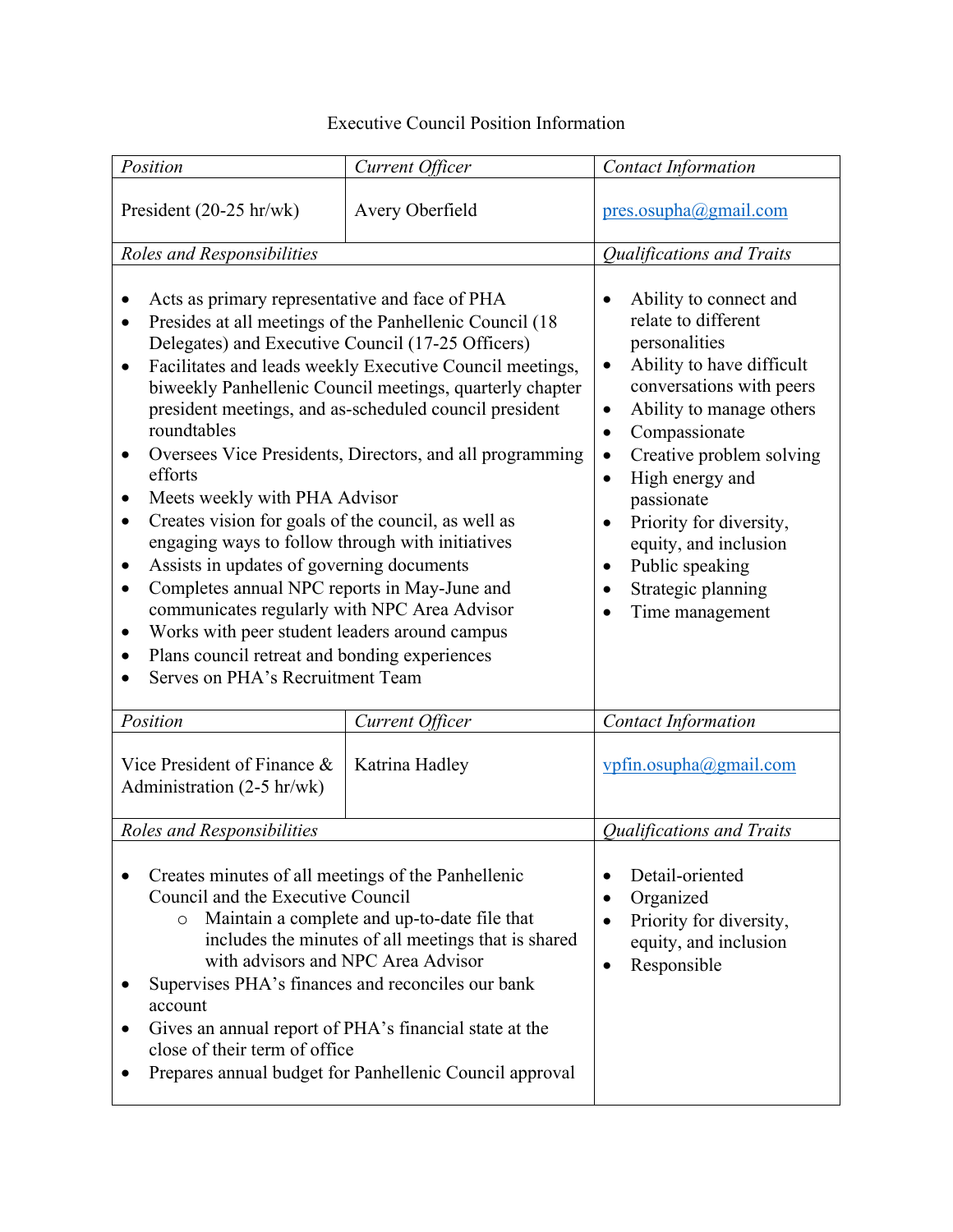| Invoices all dues, payments, and fines owed to PHA<br>Pays annual NPC dues, all PHA bills, and collects<br>$\bullet$<br>receipts for reimbursements<br>Serves as PHA's representative on the SFL Contribution<br>$\bullet$<br><b>Fund Committee</b><br>Position                                                                                                                                                                                                                                   | <b>Contact Information</b>                                                                                                                                                                                                                                                                                                    |                               |
|---------------------------------------------------------------------------------------------------------------------------------------------------------------------------------------------------------------------------------------------------------------------------------------------------------------------------------------------------------------------------------------------------------------------------------------------------------------------------------------------------|-------------------------------------------------------------------------------------------------------------------------------------------------------------------------------------------------------------------------------------------------------------------------------------------------------------------------------|-------------------------------|
| Lexi Howard<br>Vice President of Judicial<br>Affairs $(10-15 \text{ hr/wk})$                                                                                                                                                                                                                                                                                                                                                                                                                      |                                                                                                                                                                                                                                                                                                                               | vpjudicial.osupha@gmail.com   |
| Roles and Responsibilities                                                                                                                                                                                                                                                                                                                                                                                                                                                                        |                                                                                                                                                                                                                                                                                                                               | Qualifications and Traits     |
| Coordinates the council's judicial system<br>Knowledgeable of what is written in bylaws and<br>$\bullet$<br>constitution<br>Holds roundtables for standards and judicial<br>$\bullet$<br>representatives from each chapter<br>Communicates all student conduct updates to PHA<br>٠<br>chapters<br>Maintains strong relationship with Director of SFL to<br>$\bullet$<br>discuss development of judicial process and matters of the<br>community<br>Leads in making updates of governing documents | Ability to hold peers<br>accountable<br>Ability to have difficult<br>conversations with peers<br>Balanced and bias-free<br>$\bullet$<br>thinking<br>Confidentially<br>Creative problem solving<br>٠<br>Patience<br>$\bullet$<br>Priority for diversity,<br>$\bullet$<br>equity, and inclusion<br>Time management<br>$\bullet$ |                               |
| Position                                                                                                                                                                                                                                                                                                                                                                                                                                                                                          | Current Officer                                                                                                                                                                                                                                                                                                               | <b>Contact Information</b>    |
| Vice President of Outreach<br>*This position will be<br>& Inclusion $(10-15 \text{ hr/wk})^*$<br>installed pending approval<br>of updated bylaws.                                                                                                                                                                                                                                                                                                                                                 |                                                                                                                                                                                                                                                                                                                               | $o$ <i>i.osupha@gmail.com</i> |
| Roles and Responsibilities                                                                                                                                                                                                                                                                                                                                                                                                                                                                        |                                                                                                                                                                                                                                                                                                                               | Qualifications and Traits     |
| Develops the framework necessary for a more inclusive<br>$\bullet$<br>Panhellenic community<br>Works with chairs from IFC, MCGC, and NPHC to create<br>$\bullet$<br>cross-council programming opportunities<br>Works with Vice President of Recruitment & Retention to<br>٠<br>create an equitable recruitment experience<br>Creates and oversees application and selection process for<br>٠<br>Outreach and Inclusion Committee<br>Facilitates relationships with other student organizations    | Ability to facilitate<br>٠<br>potentially complex or<br>deeply personal<br>conversations regarding<br>diversity, equity, and<br>inclusion<br>Organized<br>Priority for diversity,<br>equity, and inclusion                                                                                                                    |                               |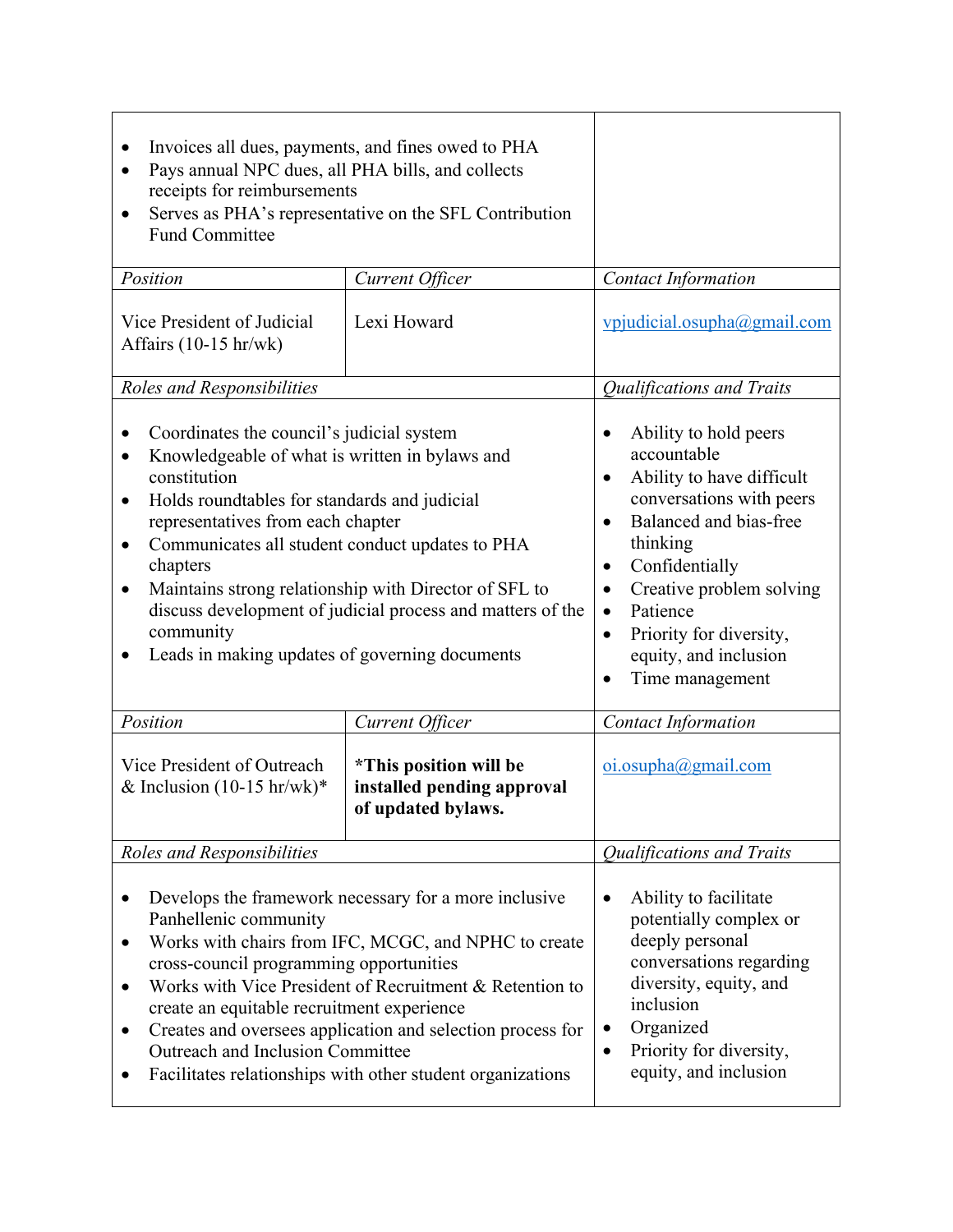| Hosts meetings with Outreach and Inclusion Committee<br>$\bullet$<br>with training and education as needed<br>Schedules programming to educate the campus<br>$\bullet$<br>community on diversity, equity, and inclusion (including<br>opportunities within PHA)<br>Position                                                                                                                                                                                                                                                                                                                                                                                                                                                                                                                                                                                                                                      | Time management<br>٠<br><b>Contact Information</b>                                                                                                                                                               |                                                                                                    |
|------------------------------------------------------------------------------------------------------------------------------------------------------------------------------------------------------------------------------------------------------------------------------------------------------------------------------------------------------------------------------------------------------------------------------------------------------------------------------------------------------------------------------------------------------------------------------------------------------------------------------------------------------------------------------------------------------------------------------------------------------------------------------------------------------------------------------------------------------------------------------------------------------------------|------------------------------------------------------------------------------------------------------------------------------------------------------------------------------------------------------------------|----------------------------------------------------------------------------------------------------|
| Vice President of<br>Programming $(10-15 \text{ hr/wk})$                                                                                                                                                                                                                                                                                                                                                                                                                                                                                                                                                                                                                                                                                                                                                                                                                                                         | Alexa Glickman                                                                                                                                                                                                   | vpprog.osupha@gmail.com                                                                            |
| Roles and Responsibilities                                                                                                                                                                                                                                                                                                                                                                                                                                                                                                                                                                                                                                                                                                                                                                                                                                                                                       |                                                                                                                                                                                                                  | Qualifications and Traits                                                                          |
| Holds meetings with Director of New Member Education,<br>$\bullet$<br>Director of Philanthropy, and Director of Service<br>Coordinates leadership development, education,<br>٠<br>sisterhood/siblinghood, and wellness opportunities for<br>chapters and their respective members<br>Oversees roundtables for chapter member development<br>٠<br>chairs and sisterhood/siblinghood chairs<br>Educates PHA about the demographics of incoming<br>$\bullet$<br>students, issues facing the university, strategic plan<br>initiatives, and issues facing SFL communities on a<br>national level<br>Plans and executes State of PHA and Women's<br>$\bullet$<br><b>Empowerment Week</b><br>Collaborates with programming representatives from<br>٠<br>GPB, IFC, MCGC, and NPHC for cross-council<br>programming opportunities<br>Oversees at least one community-wide philanthropy and<br>service event per semester | Ability to plan ahead<br>$\bullet$<br>productively<br>Organized<br>٠<br>Passion for event planning<br>$\bullet$<br>Priority for diversity,<br>$\bullet$<br>equity, and inclusion<br>Time management<br>$\bullet$ |                                                                                                    |
| Position                                                                                                                                                                                                                                                                                                                                                                                                                                                                                                                                                                                                                                                                                                                                                                                                                                                                                                         | Current Officer                                                                                                                                                                                                  | <b>Contact Information</b>                                                                         |
| Vice President of Public<br>Paige Davidson<br>Relations (5-10 hr/wk)                                                                                                                                                                                                                                                                                                                                                                                                                                                                                                                                                                                                                                                                                                                                                                                                                                             |                                                                                                                                                                                                                  | vppr.osupha@gmail.com                                                                              |
| Roles and Responsibilities                                                                                                                                                                                                                                                                                                                                                                                                                                                                                                                                                                                                                                                                                                                                                                                                                                                                                       | Qualifications and Traits                                                                                                                                                                                        |                                                                                                    |
| Creates engaging social media presence (Instagram,<br>$\bullet$<br>Twitter, and Pinterest)<br>Collaborates with PHA Executive Council and chapters to<br>create content                                                                                                                                                                                                                                                                                                                                                                                                                                                                                                                                                                                                                                                                                                                                          |                                                                                                                                                                                                                  | Ability to complete things<br>$\bullet$<br>with short-term turn<br>around<br>Artistic<br>$\bullet$ |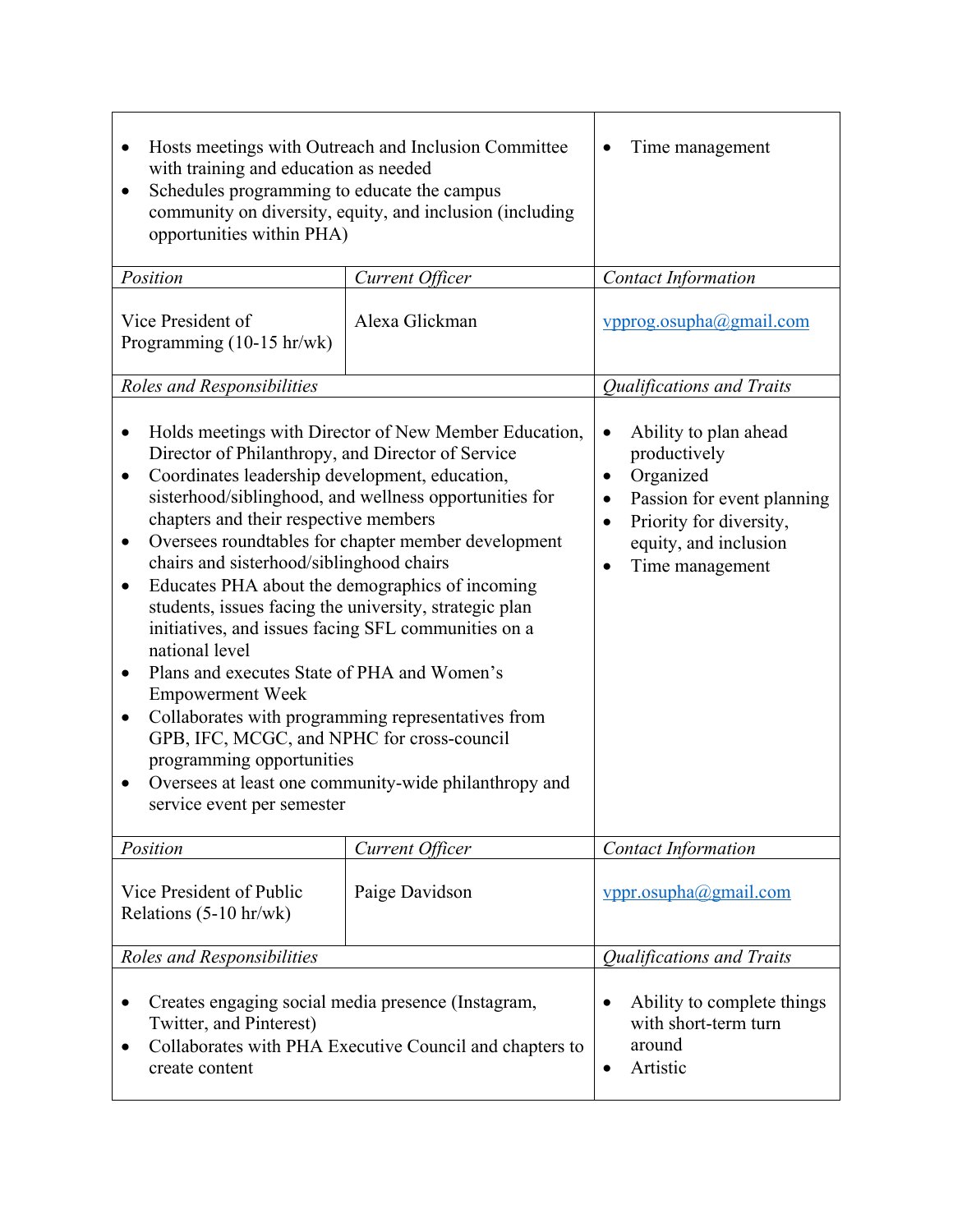| Develops merchandise<br>Works with Director of Recruitment Logistics to create<br>$\bullet$<br>annual lookbook for Primary Recruitment<br>Acts as voice of PHA when a statement is made on behalf<br>$\bullet$<br>of community<br>Is mindful of diversity and inclusion in the creative<br>٠<br>process<br>Helps manage website with Director of Technology                                                                                                                                                                                                                                                                                                                             | Creative<br>$\bullet$<br>Flexible<br>$\bullet$<br>Priority for diversity,<br>$\bullet$<br>equity, and inclusion<br>Problem solving<br>$\bullet$<br>Time management<br>$\bullet$ |                                                                                                                                                                                                                                                                                                                                                               |
|-----------------------------------------------------------------------------------------------------------------------------------------------------------------------------------------------------------------------------------------------------------------------------------------------------------------------------------------------------------------------------------------------------------------------------------------------------------------------------------------------------------------------------------------------------------------------------------------------------------------------------------------------------------------------------------------|---------------------------------------------------------------------------------------------------------------------------------------------------------------------------------|---------------------------------------------------------------------------------------------------------------------------------------------------------------------------------------------------------------------------------------------------------------------------------------------------------------------------------------------------------------|
| Position                                                                                                                                                                                                                                                                                                                                                                                                                                                                                                                                                                                                                                                                                | Current Officer                                                                                                                                                                 | <b>Contact Information</b>                                                                                                                                                                                                                                                                                                                                    |
| Vice President of<br><b>Recruitment Guides</b><br>$(10-15 hr/wk)$                                                                                                                                                                                                                                                                                                                                                                                                                                                                                                                                                                                                                       | Danielle Gershen                                                                                                                                                                | vprg.osupha@gmail.com                                                                                                                                                                                                                                                                                                                                         |
| Roles and Responsibilities                                                                                                                                                                                                                                                                                                                                                                                                                                                                                                                                                                                                                                                              |                                                                                                                                                                                 | <b>Qualifications and Traits</b>                                                                                                                                                                                                                                                                                                                              |
| Leader of PHA's Recruitment Team<br>$\bullet$<br>Serves as TA for recruitment guides leadership course<br>$\bullet$<br>held in Fall Semester (8:00-10:00PM on Wednesdays)<br>Coordinates the selection process for recruitment guides<br>$\bullet$<br>in Spring Semester<br>Trains all recruitment guides with assistance of Director<br>$\bullet$<br>of Recruitment Guides<br>Meets once a week with PHA Advisor and Director of<br>$\bullet$<br>Recruitment Guides to discuss class content in Fall<br>Semester<br>Coordinates with Director of Recruitment Guides to plan<br>$\bullet$<br>sisterhood events for recruitment guides and to organize<br>their attendance at SFL events |                                                                                                                                                                                 | Ability to connect and<br>relate to different<br>personalities<br>Comfortable leader in<br>$\bullet$<br>front of large groups of<br>people and the classroom<br>Experience as a<br>$\bullet$<br>recruitment guide during<br>primary recruitment<br>Organized<br>$\bullet$<br>Priority for diversity,<br>equity, and inclusion<br>Time management<br>$\bullet$ |
| Position                                                                                                                                                                                                                                                                                                                                                                                                                                                                                                                                                                                                                                                                                | Current Officer                                                                                                                                                                 | <b>Contact Information</b>                                                                                                                                                                                                                                                                                                                                    |
| Vice President of<br>Rosie Mendez<br>Recruitment & Retention<br>$(15-20 \text{ hr/wk})$                                                                                                                                                                                                                                                                                                                                                                                                                                                                                                                                                                                                 |                                                                                                                                                                                 | vprec.osupha@gmail.com                                                                                                                                                                                                                                                                                                                                        |
| Roles and Responsibilities                                                                                                                                                                                                                                                                                                                                                                                                                                                                                                                                                                                                                                                              | Qualifications and Traits                                                                                                                                                       |                                                                                                                                                                                                                                                                                                                                                               |
| Leader of PHA's Recruitment Team<br>Manages Primary and Informal Recruitment activities and<br>events on the chapter side<br>Develops goals, vision, and initiatives for recruitment<br>$\bullet$                                                                                                                                                                                                                                                                                                                                                                                                                                                                                       |                                                                                                                                                                                 | Ability to connect and<br>relate to different<br>personalities<br>Clear communication<br>$\bullet$                                                                                                                                                                                                                                                            |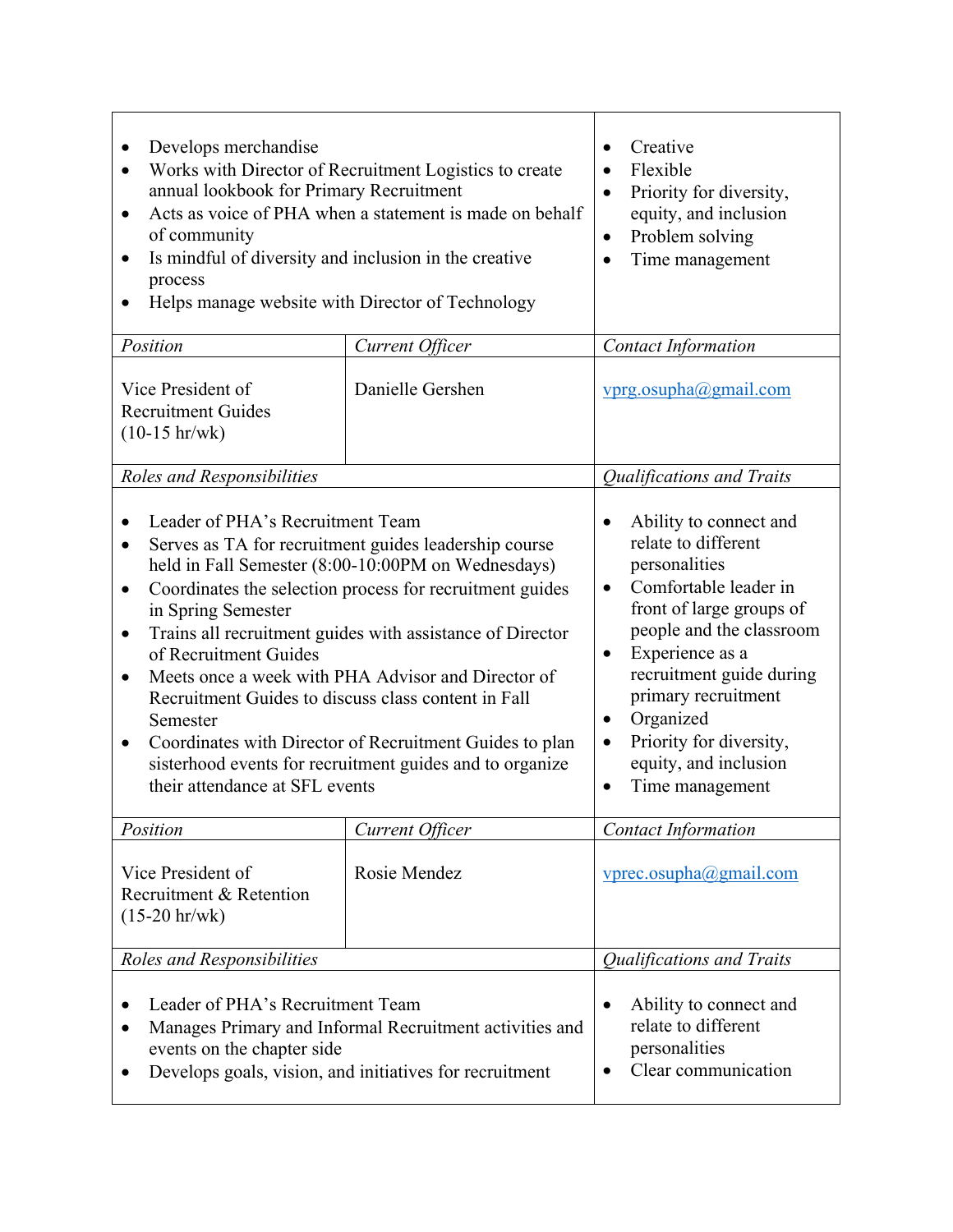| Oversees Panhellenic recruitment registration<br>Submits any revisions to the College Panhellenic<br>recruitment rules to the Panhellenic Council for vote<br>approval<br>Organizes and leads all PHA recruitment roundtable<br>$\bullet$<br>meetings<br>Hosts all PHA recruitment wrap-up meetings with<br>$\bullet$<br>recruitment chairs and advisors<br>Keeps complete and accurate records of Panhellenic<br>$\bullet$<br>recruitment information<br>Plans recruitment events such as: Involvement Fair,<br>$\bullet$<br>Tabling Week, PHAsion Show, and Greek Meet<br>Works closely with Director of Recruitment Logistics | High energy and<br>$\bullet$<br>passionate<br>Organized<br>Priority for diversity,<br>equity, and inclusion<br>Strong commitment to<br>$\bullet$<br>position and success of<br>major events<br>Time management<br>Work well and efficiently<br>in stressful situations |                                  |
|----------------------------------------------------------------------------------------------------------------------------------------------------------------------------------------------------------------------------------------------------------------------------------------------------------------------------------------------------------------------------------------------------------------------------------------------------------------------------------------------------------------------------------------------------------------------------------------------------------------------------------|------------------------------------------------------------------------------------------------------------------------------------------------------------------------------------------------------------------------------------------------------------------------|----------------------------------|
| Position                                                                                                                                                                                                                                                                                                                                                                                                                                                                                                                                                                                                                         | Current Officer                                                                                                                                                                                                                                                        | <b>Contact Information</b>       |
| Vice President of Risk<br>Maggie Kaniecki<br>Management (10-15 hr/wk)                                                                                                                                                                                                                                                                                                                                                                                                                                                                                                                                                            |                                                                                                                                                                                                                                                                        | vprm.osupha@gmail.com            |
| Roles and Responsibilities                                                                                                                                                                                                                                                                                                                                                                                                                                                                                                                                                                                                       |                                                                                                                                                                                                                                                                        | <b>Qualifications and Traits</b> |
| Leader and organizer of PHA Event Observation Team<br>Develops and enforces social event policies<br>٠<br>Collaborates heavily with IFC (due to primary social<br>$\bullet$<br>event hosting)<br>Facilitates Bartender/Sober Monitor trainings and chapter<br>$\bullet$<br>trainings<br>Coordinates risk management roundtables for all chapters                                                                                                                                                                                                                                                                                 | Ability to discuss<br>sensitive subjects<br>Bias-free perspective<br>٠<br>Confidentiality<br>٠<br>Patience<br>$\bullet$<br>Priority for diversity,<br>$\bullet$<br>equity, and inclusion<br>Strategic problem solving<br>$\bullet$<br>Time management                  |                                  |
| Position                                                                                                                                                                                                                                                                                                                                                                                                                                                                                                                                                                                                                         | Current Officer                                                                                                                                                                                                                                                        | <b>Contact Information</b>       |
| Vice President of<br>Ally Bennett<br>Scholarship (5-10 hr/wk)                                                                                                                                                                                                                                                                                                                                                                                                                                                                                                                                                                    |                                                                                                                                                                                                                                                                        | vpscholar.osupha@gmail.com       |
| Roles and Responsibilities                                                                                                                                                                                                                                                                                                                                                                                                                                                                                                                                                                                                       | Qualifications and Traits                                                                                                                                                                                                                                              |                                  |
| Develops scholarship opportunities for active members<br>and potential new members<br>Creates career and professional development-oriented<br>٠<br>events for PHA members<br>Leader of Letters in the Library initiatives<br>$\bullet$                                                                                                                                                                                                                                                                                                                                                                                           | Creative problem solving<br>Dedication to academic<br>excellence<br>Passionate about<br>$\bullet$<br>professional development                                                                                                                                          |                                  |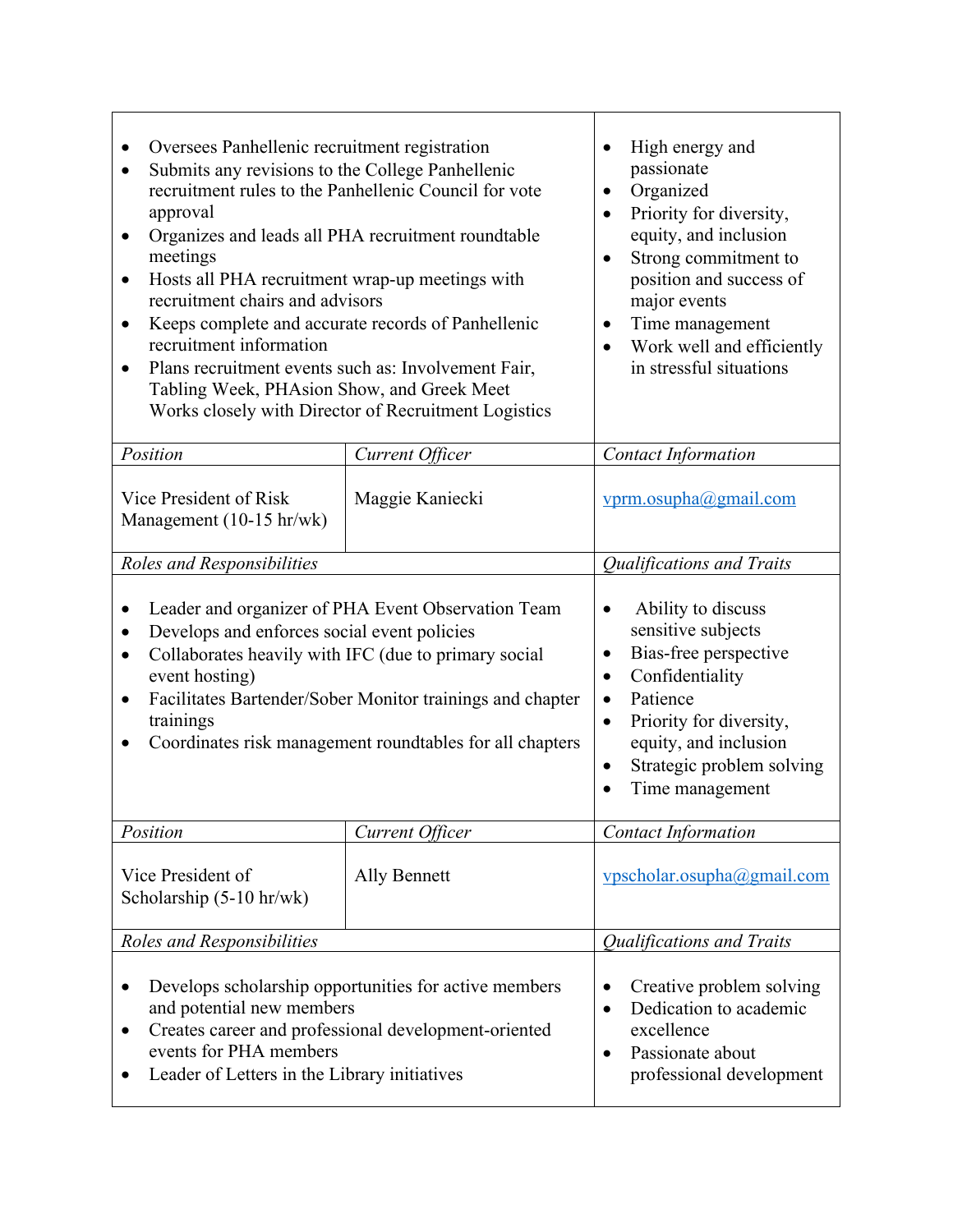| Hosts roundtables twice per semester for chapter<br>academic chairs<br>Develops and updates an academic resource handbook<br>$\bullet$<br>that contents include wellness opportunities, library hours,<br>career counseling and support services information, and<br>test-taking strategies                                                                                                                                                                                                                                                                                                  | Priority for diversity,<br>equity, and inclusion<br>Time management                                                                                                                                                                                |                                  |
|----------------------------------------------------------------------------------------------------------------------------------------------------------------------------------------------------------------------------------------------------------------------------------------------------------------------------------------------------------------------------------------------------------------------------------------------------------------------------------------------------------------------------------------------------------------------------------------------|----------------------------------------------------------------------------------------------------------------------------------------------------------------------------------------------------------------------------------------------------|----------------------------------|
| Position                                                                                                                                                                                                                                                                                                                                                                                                                                                                                                                                                                                     | Current Officer                                                                                                                                                                                                                                    | <b>Contact Information</b>       |
| Director of New Member<br>Education $(2-5 hr/wk)$                                                                                                                                                                                                                                                                                                                                                                                                                                                                                                                                            | Caroline McElvogue                                                                                                                                                                                                                                 | $n$ me.osupha@gmail.com          |
| Roles and Responsibilities                                                                                                                                                                                                                                                                                                                                                                                                                                                                                                                                                                   |                                                                                                                                                                                                                                                    | Qualifications and Traits        |
| Attends meetings with Vice President of Programming<br>Develops programs targeted specifically for new members<br>$\bullet$<br>or chapter new members educators<br>Conducts roundtables for chapter new member educators<br>٠<br>at least twice per semester<br>Helps chapter new member educators plan events that<br>$\bullet$<br>bring together new pledge classes<br>Assists with the logistical planning of Bid Day<br>$\bullet$<br>Maintains regular communications with chapter new<br>$\bullet$<br>member educators about their individual chapter's plans                           | Large-scale programming-<br>oriented<br>Organized<br>٠<br>Priority for diversity,<br>equity, and inclusion<br>Quick communication                                                                                                                  |                                  |
| Position                                                                                                                                                                                                                                                                                                                                                                                                                                                                                                                                                                                     | <b>Current Officers</b>                                                                                                                                                                                                                            | <b>Contact Information</b>       |
| Director of Outreach &<br>Inclusion $(5-10$ hr/wk)                                                                                                                                                                                                                                                                                                                                                                                                                                                                                                                                           | Anya Bertke, Gabriella Ely,<br>and Nicole Yarris                                                                                                                                                                                                   |                                  |
| Roles and Responsibilities                                                                                                                                                                                                                                                                                                                                                                                                                                                                                                                                                                   |                                                                                                                                                                                                                                                    | <b>Qualifications and Traits</b> |
| Develops the framework necessary for a more inclusive<br>Panhellenic community<br>Works with Vice President of Recruitment & Retention to<br>$\bullet$<br>create an equitable recruitment experience<br>Creates and oversees application and selection process for<br>٠<br>Outreach and Inclusion Committee<br>Hosts meetings with Outreach and Inclusion Committee<br>٠<br>with training and education as needed<br>Facilitates relationships with other student organizations<br>$\bullet$<br>Schedules programming to educate the campus<br>community on diversity, equity, and inclusion | Ability to facilitate<br>$\bullet$<br>potentially complex or<br>deeply personal<br>conversations regarding<br>diversity, equity, and<br>inclusion<br>Organized<br>$\bullet$<br>Priority for diversity,<br>equity, and inclusion<br>Time management |                                  |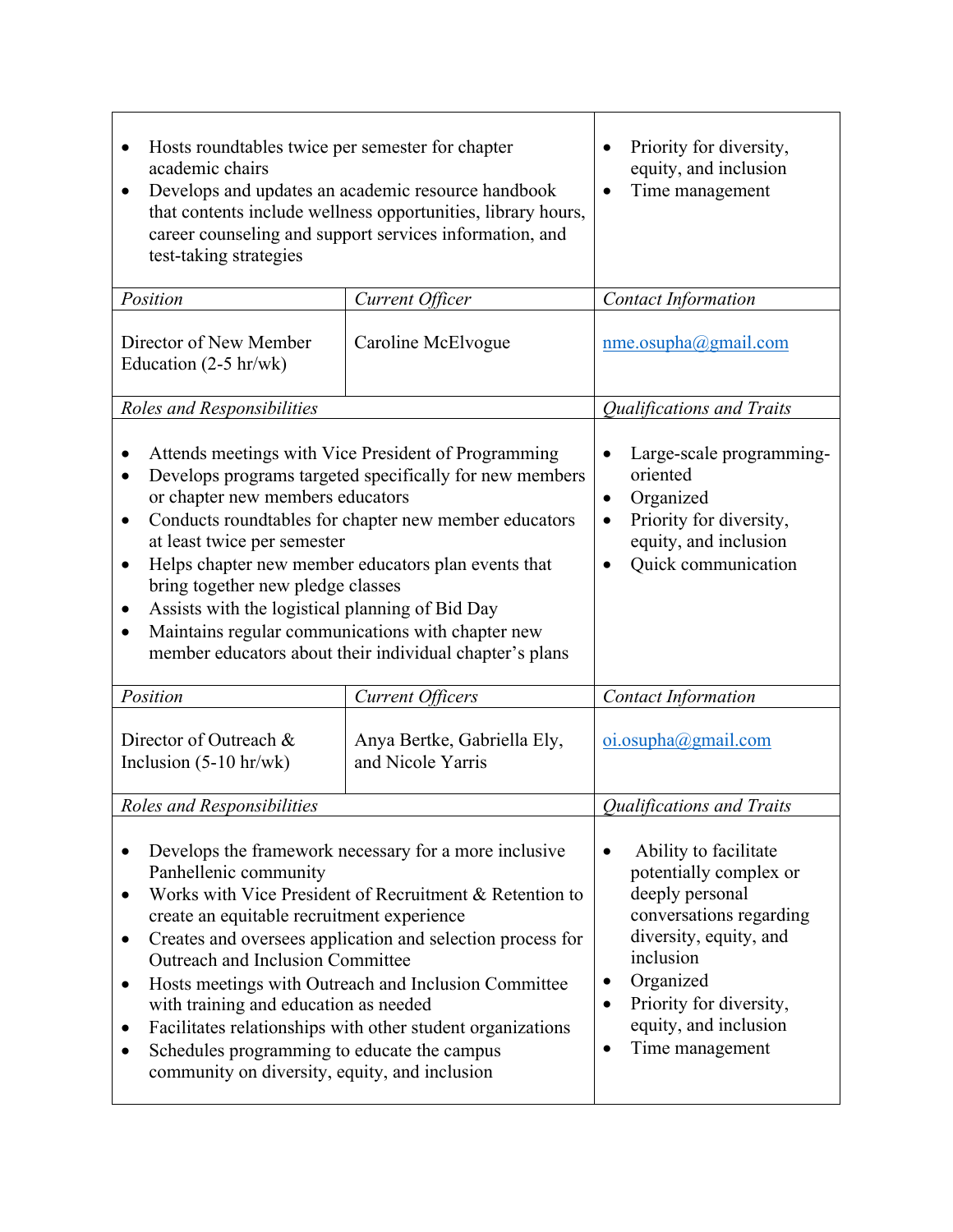| Position                                                                                                                                                                                                                                                                                                                                                                                                                                                                                                                                              | Current Officer                                                                                                                                                              | Contact Information                                                                                                                                                                                                                                                                                                                                                                                     |
|-------------------------------------------------------------------------------------------------------------------------------------------------------------------------------------------------------------------------------------------------------------------------------------------------------------------------------------------------------------------------------------------------------------------------------------------------------------------------------------------------------------------------------------------------------|------------------------------------------------------------------------------------------------------------------------------------------------------------------------------|---------------------------------------------------------------------------------------------------------------------------------------------------------------------------------------------------------------------------------------------------------------------------------------------------------------------------------------------------------------------------------------------------------|
| Director of Philanthropy<br>$(5-10 \ hr/wk)$                                                                                                                                                                                                                                                                                                                                                                                                                                                                                                          | <b>Audrey Kwentus</b>                                                                                                                                                        | phil.osupha@gmail.com                                                                                                                                                                                                                                                                                                                                                                                   |
| Roles and Responsibilities                                                                                                                                                                                                                                                                                                                                                                                                                                                                                                                            |                                                                                                                                                                              | Qualifications and Traits                                                                                                                                                                                                                                                                                                                                                                               |
| Attends meetings with Vice President of Programing<br>Plans, implements, and coordinates PHA's philanthropy<br>$\bullet$<br>efforts<br>Conducts roundtables for philanthropy chairs in the PHA<br>$\bullet$<br>community<br>Coordinates chapter philanthropy registrations and any<br>post-event forms<br>Ensures enforcement of PHA's philanthropy policies and<br>$\bullet$<br>mediates philanthropy conflict when necessary<br>Provides any additional support to chapter philanthropy<br>$\bullet$<br>chairs                                      | Enthusiastic and<br>$\bullet$<br>motivated<br>Organized<br>٠<br>Priority for diversity,<br>equity, and inclusion<br>Responsible<br>$\bullet$<br>Time management<br>$\bullet$ |                                                                                                                                                                                                                                                                                                                                                                                                         |
| Position                                                                                                                                                                                                                                                                                                                                                                                                                                                                                                                                              | <b>Current Officers</b>                                                                                                                                                      | <b>Contact Information</b>                                                                                                                                                                                                                                                                                                                                                                              |
| Director of Recruitment<br>Sarah Relyea, Bri Ferguson,<br>Guides (5-10 hr/wk)<br>and Shannon Dornfeld                                                                                                                                                                                                                                                                                                                                                                                                                                                 |                                                                                                                                                                              | $n$ me.osupha@gmail.com                                                                                                                                                                                                                                                                                                                                                                                 |
| Roles and Responsibilities                                                                                                                                                                                                                                                                                                                                                                                                                                                                                                                            |                                                                                                                                                                              | <b>Qualifications and Traits</b>                                                                                                                                                                                                                                                                                                                                                                        |
| Serves on PHA's Recruitment Team<br>Serves as TA for recruitment guides leadership course<br>$\bullet$<br>held in Fall Semester (8:00-10:00PM on Wednesdays)<br>Coordinates at least one Recruitment Guide Retreat<br>$\bullet$<br>before Primary Recruitment<br>Collaborates with Vice President of Recruitment Guides<br>and PHA Advisor to oversee recruitment guide selection<br>process<br>Meets with Vice President of Recruitment Guides & PHA<br>$\bullet$<br>Advisor each week during Fall Semester to content plan<br>for leadership course |                                                                                                                                                                              | Ability to connect/relate to<br>٠<br>different personalities<br>Comfortable leader in<br>$\bullet$<br>front of large groups of<br>people and the classroom<br>Creative<br>Experience as a<br>$\bullet$<br>recruitment guide during<br><b>Primary Recruitment</b><br>Flexible<br>$\bullet$<br>Organized<br>Priority for diversity,<br>$\bullet$<br>equity, and inclusion<br>Time management<br>$\bullet$ |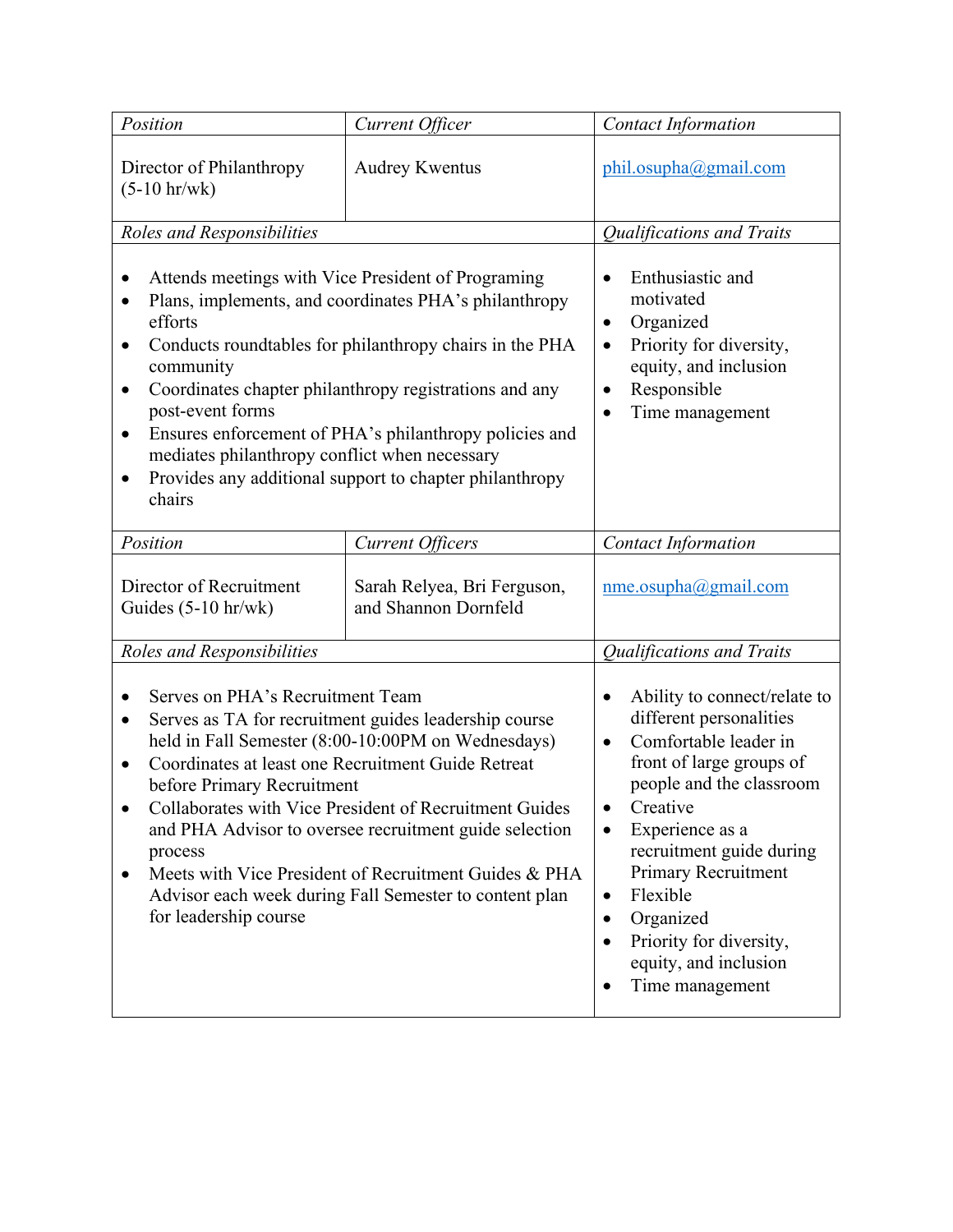| Position                                                                                                                                                                                                                                                                                                                                                                                                                                                                                                                                                                                                                                                                                                      | <b>Current Officers</b>              | <b>Contact Information</b>                                                                                                                                                                                                                                                                    |
|---------------------------------------------------------------------------------------------------------------------------------------------------------------------------------------------------------------------------------------------------------------------------------------------------------------------------------------------------------------------------------------------------------------------------------------------------------------------------------------------------------------------------------------------------------------------------------------------------------------------------------------------------------------------------------------------------------------|--------------------------------------|-----------------------------------------------------------------------------------------------------------------------------------------------------------------------------------------------------------------------------------------------------------------------------------------------|
| Director of Recruitment<br>Logistics $(10-15 \text{ hr/wk})$                                                                                                                                                                                                                                                                                                                                                                                                                                                                                                                                                                                                                                                  | Jacquelin Zak and Harleigh<br>Snyder | askpharecruitment@gmail.com                                                                                                                                                                                                                                                                   |
| Roles and Responsibilities                                                                                                                                                                                                                                                                                                                                                                                                                                                                                                                                                                                                                                                                                    |                                      | Qualifications and Traits                                                                                                                                                                                                                                                                     |
| Leader of PHA's Recruitment Team<br>Manages Primary and Informal Recruitment activities<br>$\bullet$<br>and events on the potential new member side<br>Works with Vice President of Public Relations to create<br>$\bullet$<br>annual lookbook for Primary Recruitment<br>Attends weekly meetings with Vice President of<br>$\bullet$<br>Recruitment & Retention and PHA Advisor<br>Handles all potential new member communication<br>٠<br>Serves as the main contact for all recruitment questions<br>$\bullet$<br>from potential new members<br>Attends meetings with Vice President of Recruitment &<br>$\bullet$<br>Retention<br>Assists in the coordination of PHA's recruitment<br>$\bullet$<br>program |                                      | Ability to connect/relate to<br>٠<br>different personalities<br>Clear communication<br>$\bullet$<br>Creative problem solving<br>$\bullet$<br>Flexible<br>$\bullet$<br>Organized<br>$\bullet$<br>Priority for diversity,<br>$\bullet$<br>equity, and inclusion<br>Time management<br>$\bullet$ |
| Position                                                                                                                                                                                                                                                                                                                                                                                                                                                                                                                                                                                                                                                                                                      | Current Officer                      | <b>Contact Information</b>                                                                                                                                                                                                                                                                    |
| Director of Service<br>$(2-5 hr/wk)$                                                                                                                                                                                                                                                                                                                                                                                                                                                                                                                                                                                                                                                                          | Daniella Saul                        | serv.osupha@gmail.com                                                                                                                                                                                                                                                                         |
| Roles and Responsibilities                                                                                                                                                                                                                                                                                                                                                                                                                                                                                                                                                                                                                                                                                    |                                      | Qualifications and Traits                                                                                                                                                                                                                                                                     |
| Plans, implements, and coordinates PHA's community<br>$\bullet$<br>service efforts (with focus on hands-on hours<br>volunteered)<br>Conducts roundtables for service chairs in the PHA<br>$\bullet$<br>community<br>Coordinates community service events with non-<br>٠<br>fraternity/sorority members and/or greater community<br>members<br>Provides educational programs that articulate the need,<br>٠<br>benefit, and value of community service                                                                                                                                                                                                                                                         |                                      | Community-oriented<br>$\bullet$<br>Organized<br>$\bullet$<br>Priority for diversity,<br>equity, and inclusion<br>Resourceful<br>$\bullet$                                                                                                                                                     |